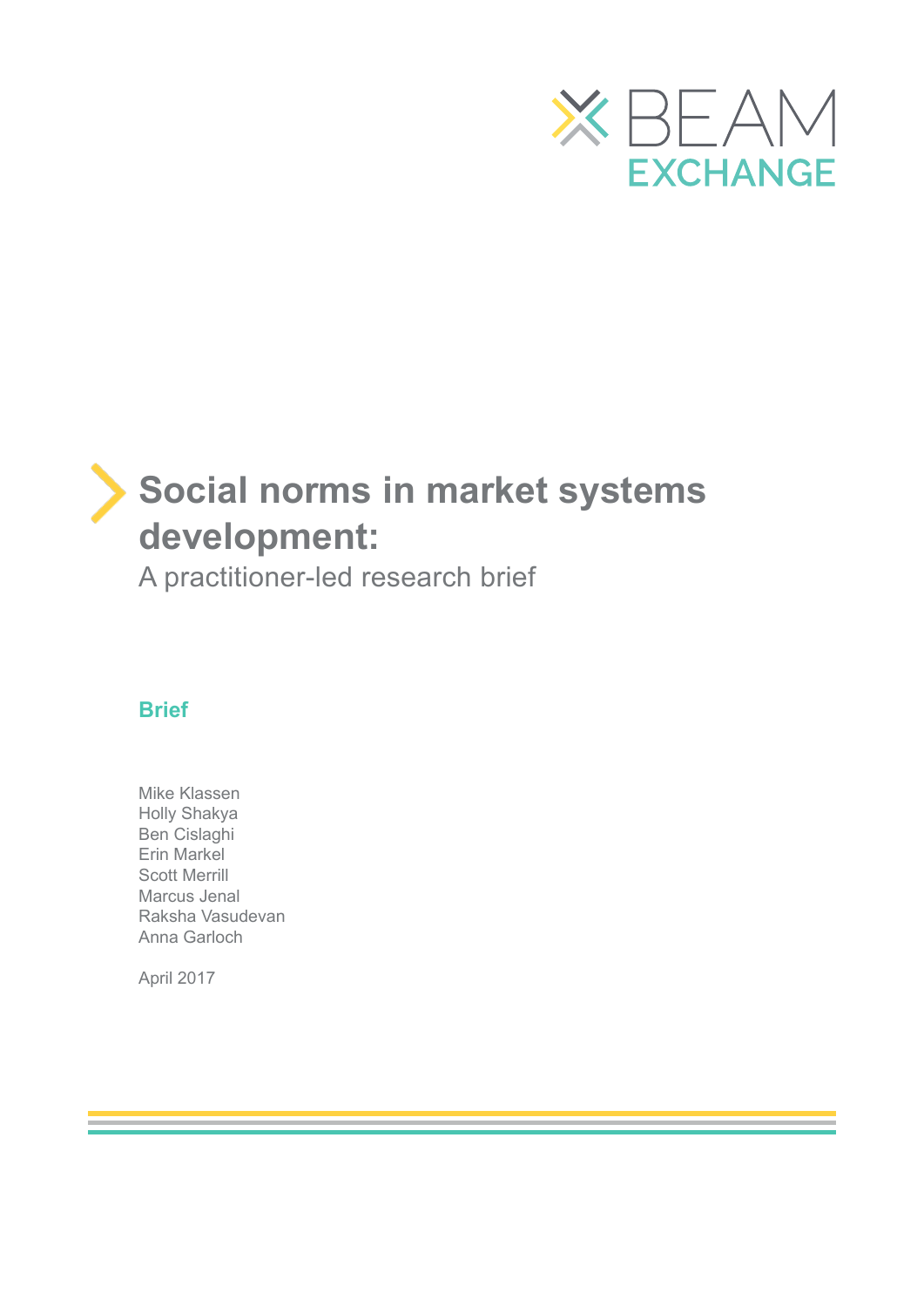**Citation**

Klassen, M., Shakya, H., Cislaghi, B., Markel, M., Merrill, S., Jenal, M., Vasudevan, R., Garloch, A. (2017) *Social norms in market systems development: a practitioner-led research brief.*  The BEAM Exchange, available at: www.beamexchange.org

This work is licensed under a Creative Commons Attribution-NonCommercial 4.0 International License.

#### **Published by**:

The BEAM Exchange c/o PricewaterhouseCoopers LLP 7 More London Riverside London SE1 2RT United Kingdom contact@beamexchange.org www.beamexchange.org

The BEAM Exchange is a facility for knowledge exchange and learning about the role of market systems approaches in reducing poverty.

**MARKETSHARE**

This practitioner brief represents the output of a facilitated engagement between practitioners facing specific challenges in programme design, implementation and evaluation, and academic specialists from relevant disciplines outside market systems development. The aim was to bring together practitioner challenges, academic theory and empirical evidence, in order to in order to generate new learning and knowledge relevant for market systems practice. It is one of two briefs produced through these processes. Both briefs are available at www.beamexchange.org.







#### **Terwilliger Center for Innovation in Shelter**



The BEAM Exchange is a programme funded by the UK's Department for International Development (DFID) and the Swiss Agency for Development and Cooperation (SDC). It is administered by PricewaterhouseCoopers LLP, working with organisations including the Institute of Development Studies.



Schweizerische Eidgenossenschaft Confédération suisse Confederazione Svizzera Confederaziun svizra

ASSOCIATES

**Swiss Agency for Development** and Cooperation SDC

This publication has been prepared for general guidance on matters of interest only, and does not constitute professional advice. You should not act upon the information contained in this publication without obtaining specific professional advice. No representation or warranty (express or implied) is given as to the accuracy or completeness of the information contained in this publication, and, to the extent permitted by law, PricewaterhouseCoopersLLP and the other entities managing the BEAM Exchange (as listed above) do not accept or assume any liability, responsibility or duty of care for any consequences of you or anyone else acting, or refraining to act, in reliance on the information contained in this publication or for any decision based on it.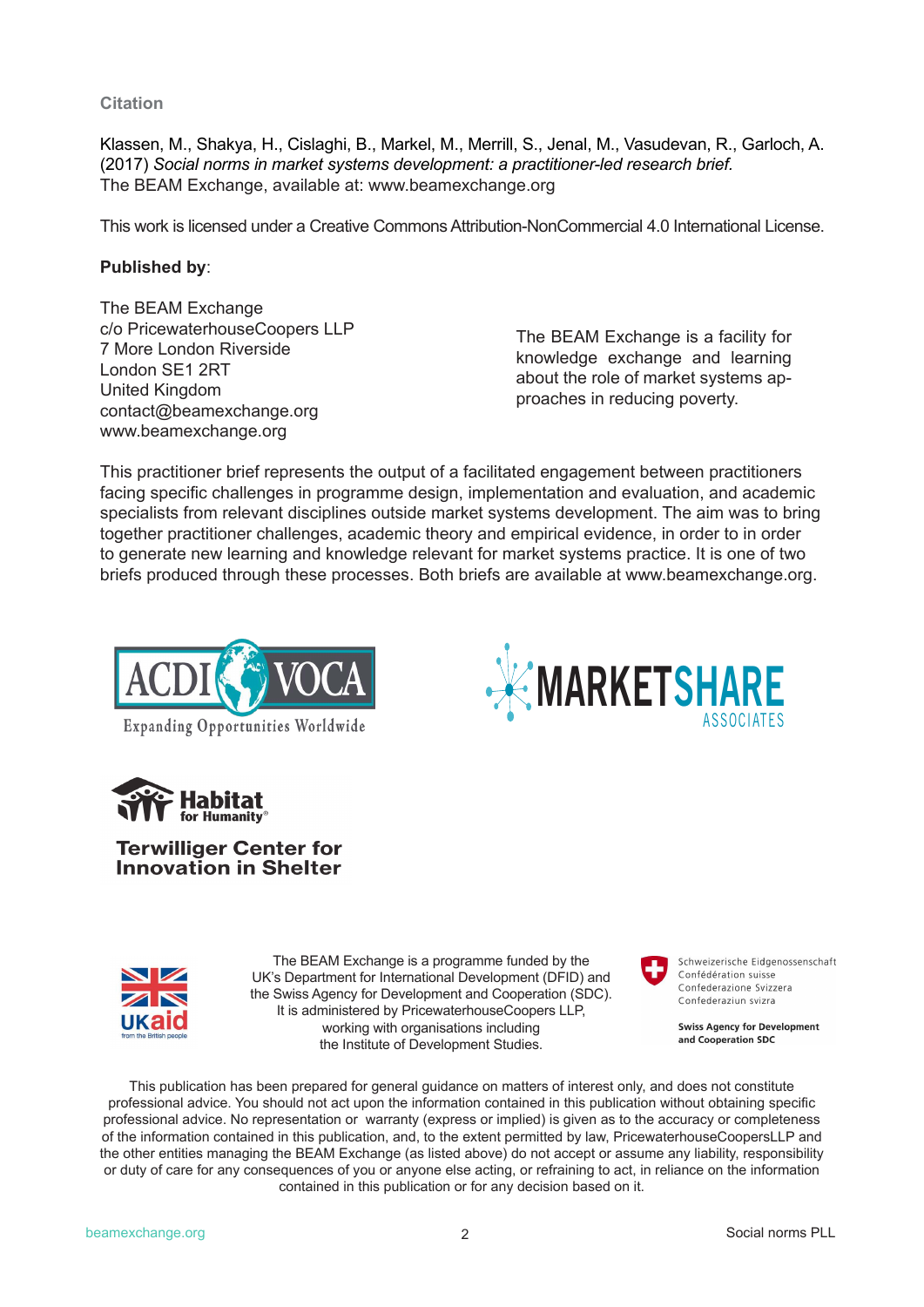## **1. Introduction and context**

The BEAM Exchange began the practitioner-led research initiative to support innovation by groups of practitioners who face common challenges in exploring how connections could be built between existing groups of practitioners and researchers or specialists. The aim is primarily to support practitioners to look at their current situations through new theoretical lenses and to make recommendations for new practices, rather than gathering and interpreting new data about these approaches.

This research brief captures the experience of one group of practitioners interested in integrating knowledge on social norms from fields outside of market systems into their work on identifying and measuring systemic change. The group includes representatives from MarketShare Associates (MSA), CARE International, Habitat for Humanity International, ACDI/VOCA and Mesopartner. The social norms specialists are Ben Cislaghi from the London School of Hygiene & Tropical Medicine and Holly Shakya from the University of California San Diego.

This research brief outlines key ideas from social norms theory and explores implications for research and implementation by market systems development (MSD) programmes. It is meant to help programme teams grasp the social norms at play in their current situation so they can factor them into intervention design and iteration by monitoring the impacts of their interventions.

Under USAID's Leveraging Economic Opportunities (LEO) project, the group of practitioner organisations began developing new frameworks for thinking about and measuring systemic change, as well as testing a suite of measurement tools to capture the complex positive and negative impacts of MSD programmes operating in various contexts. In parallel, with the support of the BEAM Exchange, MSA undertook a review of how social norms are understood and addressed within MSD programmes. Mesopartner, also supported by BEAM Exchange and in collaboration with the Institute of Development Studies (IDS) and Itad, did research on systemic change in market systems, among other things looking into how social institutions, of which social norms are part, shape economic change. This collective work led to a number of publications in 2016, such as:

- Disrupting System Dynamics: a framework for understanding systemic changes (MarketShare Associates 2016a)
- Testing Tools for Assessing Systemic Change: Synthesis Paper (MarketShare Associates 2016b)
- The Social Norms Factor: how gendered social norms influence how we empower women in market systems development (Markel et al. 2016) and
- Rethinking systemic change: economic evolution and institutions (Jenal and Cunningham 2016).

Collectively these contributions revealed a key tension underlying current practices within the MSD community: social norms are a powerful indicator of systemic change but most MSD initiatives do not try to address or measure them as part of their vision for systems change. Changes in norms, the informal rules that govern collective behaviours and expectations of behaviour, are a key indicator of the depth of systemic change, given their collective nature and strong influence on how a system functions and the difficulty in changing norms (Marketshare Associates 2016a).

However, most existing tools to measure systemic change focus solely on capturing changes in individual behaviours (an individual can be a person, single business or other market actor), not in the norms themselves.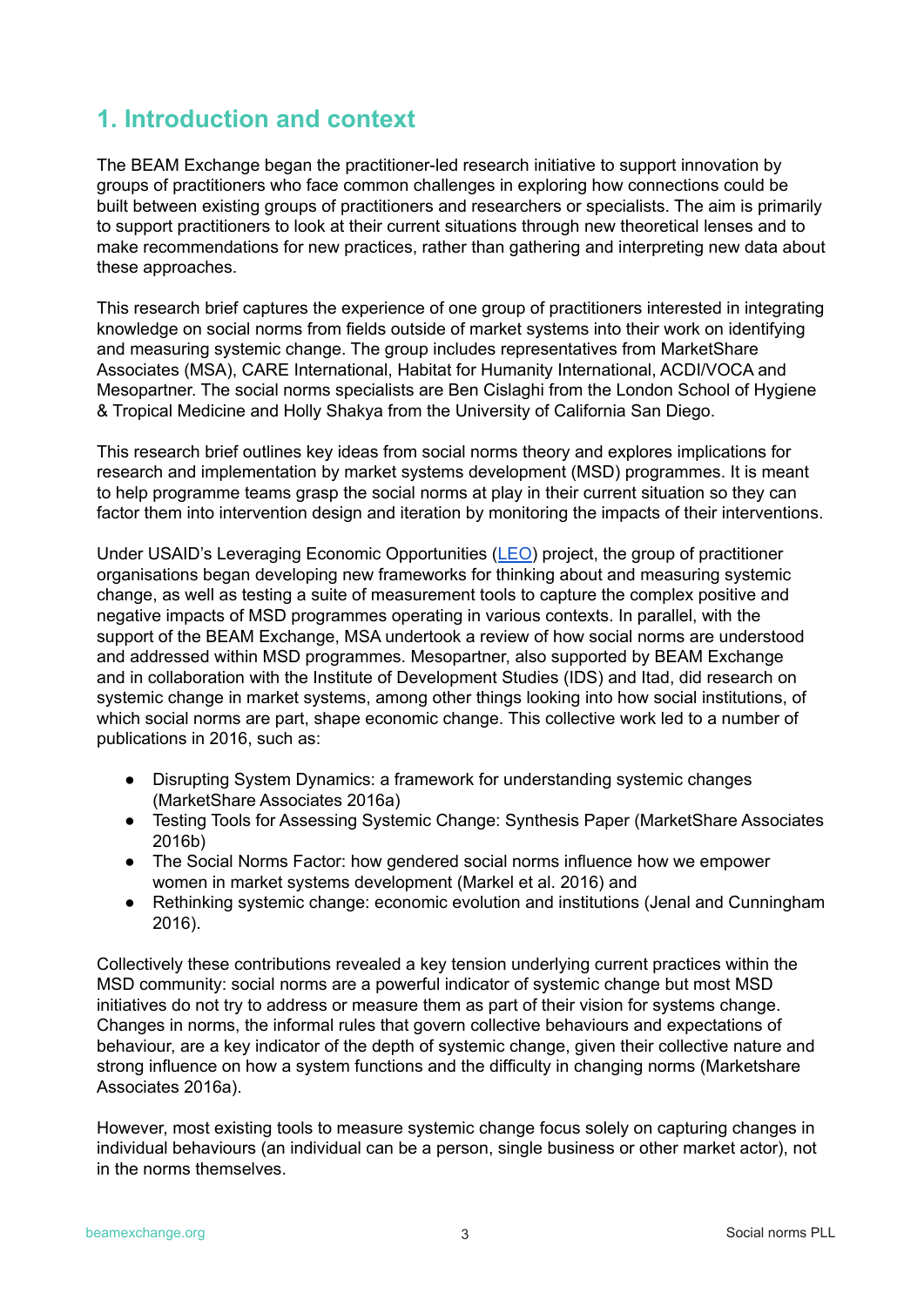#### **Example 1: Agriculture inputs retailer**

If a programme wants to change the behaviour of agriculture inputs retailers to offer more information and after-sales service to poor customers, and sets up its monitoring and evaluation system to measure individual behavioural practice indicators of this change (e.g. number of customer visits), programme staff might remain blind to the effect of social norms on input retailer behaviour and therefore not understand some key incentives for why individual behaviours are continuing. For example, there could be a negative social norm affecting competition such as the industry acceptance of selling fake agricultural inputs to farmers without their knowledge. In this case, there could be a social norm allowing input retailers not to disclose this information to their customers. Other retailers uphold this norm by not sanctioning this negative behaviour. In this case, a measurement system focused on the individual behaviour of the input retailer might tell the programme that (desired) change is occurring (or not) in the given moment, but it would fail to shed light on the (multiple) social norms influencing why the behaviour of the inputs retailers was not changing, and is not a sufficient indication of whether or not the practice would "stick" or become a systemic change over time.

MSD programmes have limited resources and time, and a question remains whether the MSD community can actually affect systems change without addressing these entrenched social behaviours. The question that this practitioner-led research aimed to address was therefore: **How can changes in social norms best be measured and tracked as key indicators of (both positive and negative) systemic change?**

While methods and tools exist to measure changes in social norms in international development (e.g. community-level gender assessments), these tools tend to focus on norms and behaviours that influence individual people, usually at the village level. Few exist to measure changes in social norms in the context of market systems programmes. A suite of tools is urgently needed to push MSD programmes to think about and capture their impacts at a deeper level than is currently being done.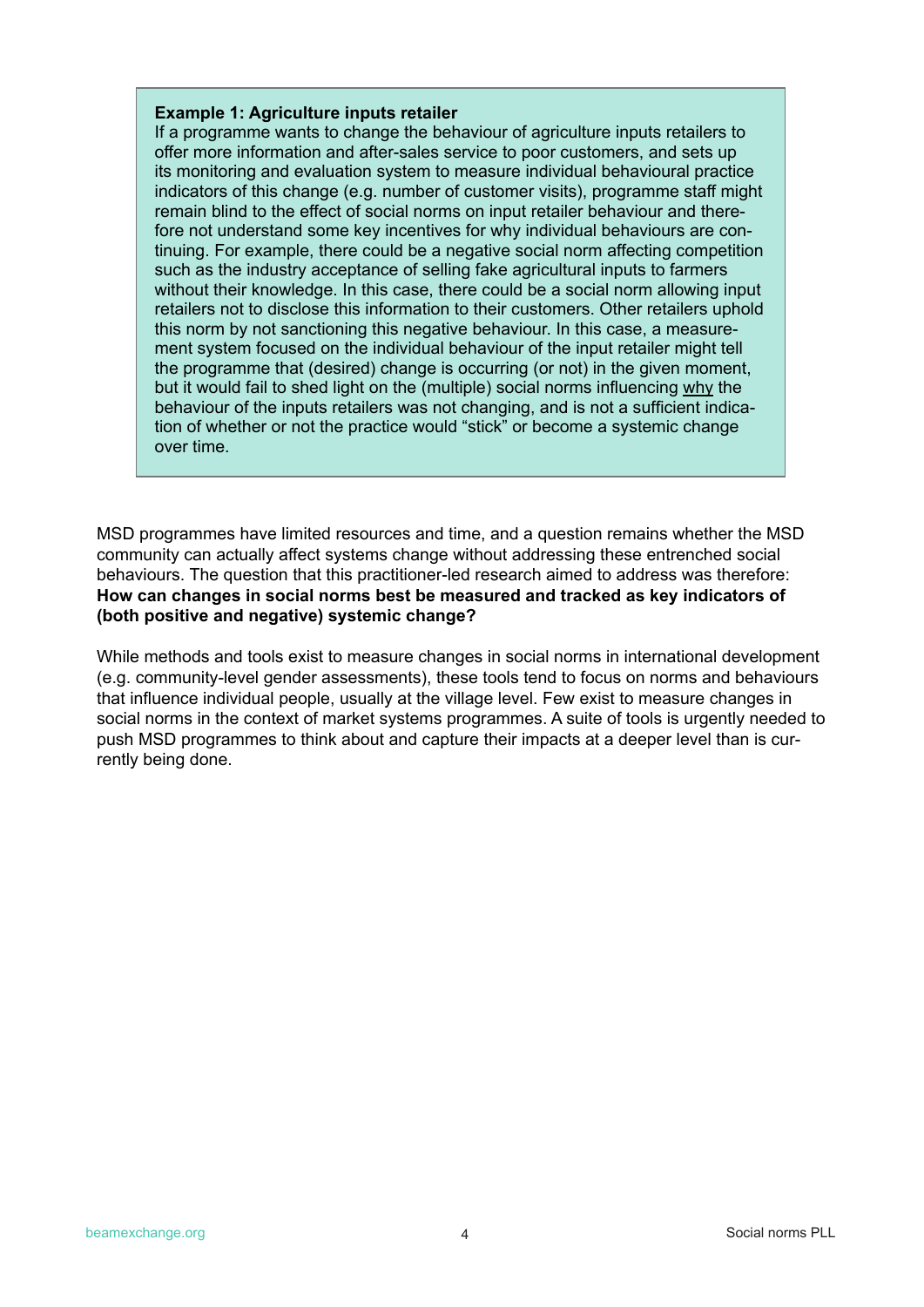### **2. Key theoretical frameworks and concepts**

**Social norms: '**Social norms are behavioural rules shared by people in a given society or group; they define what is considered "normal" and appropriate behaviour for that group.' (Cislaghi and Heise, 2017)

#### **1. Social norms, similar to systems, are an interaction between the individual and the social (or collective).**

In international development, most work on social norms has focused on game theoretical approaches, which narrowly view norms as behavioural preferences based on three key beliefs: (a) most people engage in the behaviour of interest; (b) everyone expects me to engage in that behaviour; and (c) if I do not conform to those expectations I will be sanctioned negatively.

Drawing from social psychology, particularly the work of Robert Cialdini (1987), a useful and practical working definition of norms includes both *descriptive norms* (what people believe others do) and *injunctive norms* (what people believe others approve and disapprove of) (Cialdini, Kallgren and Reno 1991). Building on this, it is important to think of norms as an interaction between individual preferences on the one hand and notions of what is socially acceptable on the other. This is important to MSD practitioners because it highlights the connection between norms and systems.

#### **2. Social norms have a diversity of strengths which affect the potential for change**

The figure below shows how this interaction affects the spectrum of what is considered possible in contexts with different strengths of norms. A game theoretical approach to social norms limits the definition of social norms to the "obligatory" sphere, a restrictive approach which ignores many interrelated factors contributing to behaviour (Cislaghi and Heise, under review).



#### **Figure 1: Four avenues of normative influence**

*Source: Cislaghi and Heise (under review)*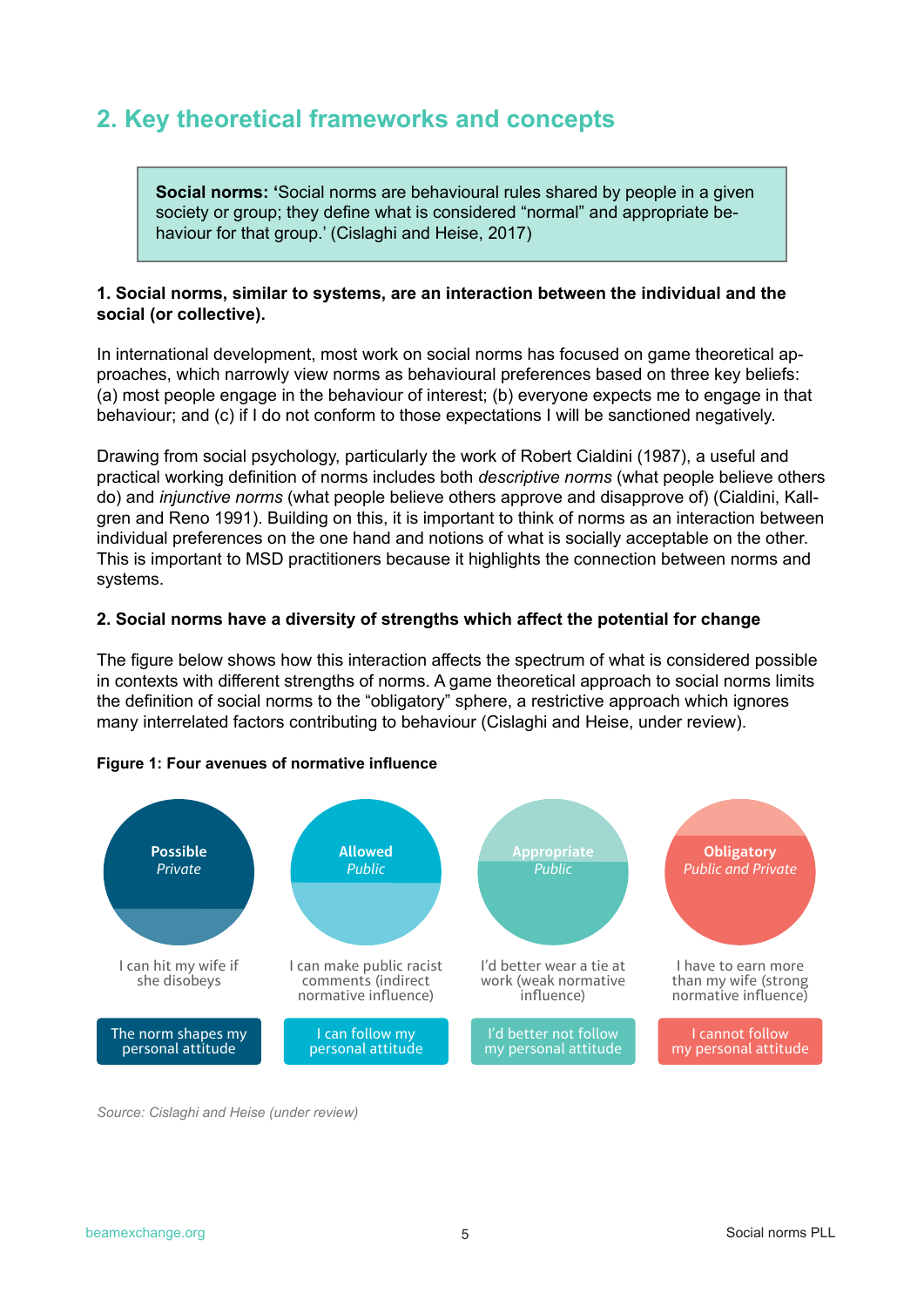#### **3. Understanding that social norms exist within** *reference groups*

An important practical aspect of working with social norms is to recognise that **social norms exist within** *reference groups*. A reference group is composed of those people to whom an individual turns for expectations regarding a particular behaviour. **Reference groups can differ according to behaviours**.

For example, the group of people that may set expectations for the ability of a woman in a traditional cultural setting to sell her produce (e.g. groundnuts) at a local village market might be her family and her close community. However, those who set the expectations regarding the social rules that govern the buyers and transporters in the groundnut market system are likely to come from more diverse social and geographic settings. A reference group is not as simple as a cluster of people within a single geographic area (e.g. all of the people in a village), but rather it will reflect important social ties and social functions (Shakya, Christakis and Fowler 2014). Some examples of reference groups within a market systems context include:

- For the female groundnut farmer, when considering her ability to sell in a local market, the reference groups could be her family members (including in-laws) or her neighbours
- For a middle-class agricultural inputs retailer, the reference group with the most influence on his willingness to offer information and training to poor farmers may be his friends and colleagues of a similar class background, or his competitor input retailers from other towns. Another reference group might be higher status wholesalers, whom he might fear will sanction him for getting too close to poor farmers, and thus limit his ability to 'move up' in the value chain later in his career.

#### **4. Social norms are a determinant of behaviour**

Another important aspect of understanding social norms as a determinant of behaviour is that **social norms do not necessarily map directly onto behaviours**. This is due to several factors: people are simultaneously part of different reference groups; complex networks of social norms are often at play (not just a single social norm); and various group expectations and individual preferences that ultimately determine behaviour are integrated in many different ways. These factors are not neatly predetermined and not consistent across contexts.

For example, the inputs retailer may feel pressure to adhere to the social norm of buying 'fake' agricultural inputs prevalent among his reference group of peer retailers. At the same time, he may also feel pressure to pay more for 'real' inputs to treat customers fairly who live in the same compound as his family and might speak badly of him if he is caught selling them ineffective products. It is not easy to predict or predetermine which reference group will exert more influence.

It is also important to situate social norms in a wider context that includes the full range of factors sustaining a behaviour: individual, social, material, structural and global (Cislaghi and Heise 2017). This helps position social norms as one of many possible influences, thus avoiding the situation of labelling all behaviour change strategies as solely a social norms issue.

One framework that does this is shown below (Cislaghi and Heise, 2017). The **Individual** (I) domain includes factors specific to the person: biological conditions, knowledge and psychological characteristics. The **Social** (So) domain includes factors such as: whether there are positive deviants within the group, the degree of gender or racial heterogeneity and configuration of existing social networks. Factors in the **Material** (M) domain include material resources such as access to money, land, services etc. The **Structural** (S) domain includes formal rules and regulations (laws, policies, or religious rules). Finally, the **Global** (G) domain includes major global trends, such as globalisation, as well as other factors that shape the international system, such as human rights ideology (Cislaghi and Heise 2017).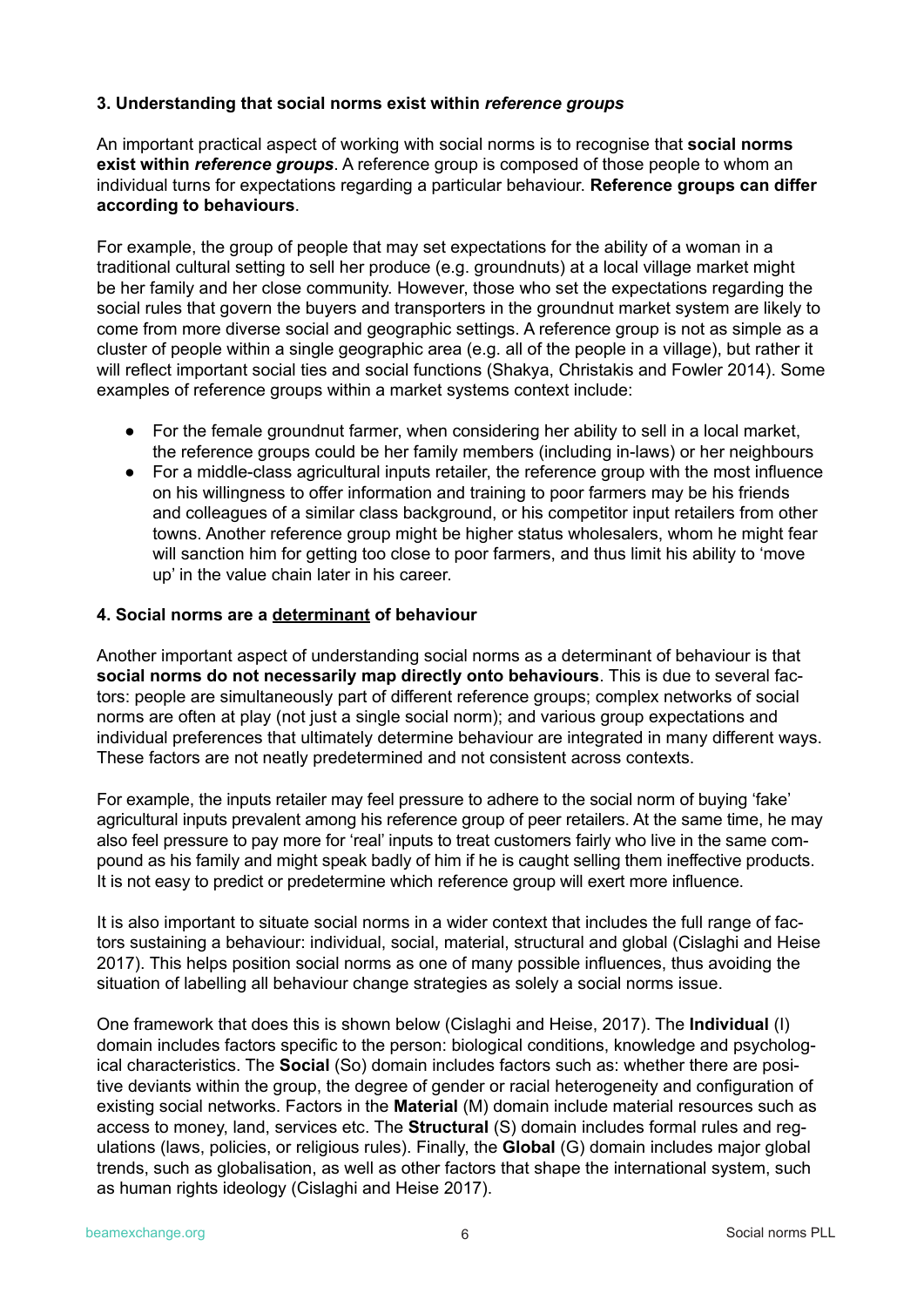#### **Figure 2: Five-dimension framework of behaviour change**



*Source: Cislaghi and Heise (2017)*

The 'flower' framework of behaviour is a useful tool for understanding how multiple domains of society interact as determinants of behaviour. The five domains depicted in Figure 2 intersect, influencing people's choices and actions. **Practitioners can use the framework to identify possible factors that sustain a given practice**. Social norms – beliefs about others' behaviour and expectations – would be found in the intersection between the Individual and Social domains: ISo. An example of ISoM intersections would be access to health services. People access health services when: 1) those services physically exist (M); 2) they know what those services offer and when they should visit them (I); and 3) they believe that they will not incur social disapproval if they visit the health service; i.e. that there are no social norms (ISo) preventing them from accessing the service (Cislaghi and Heise 2017).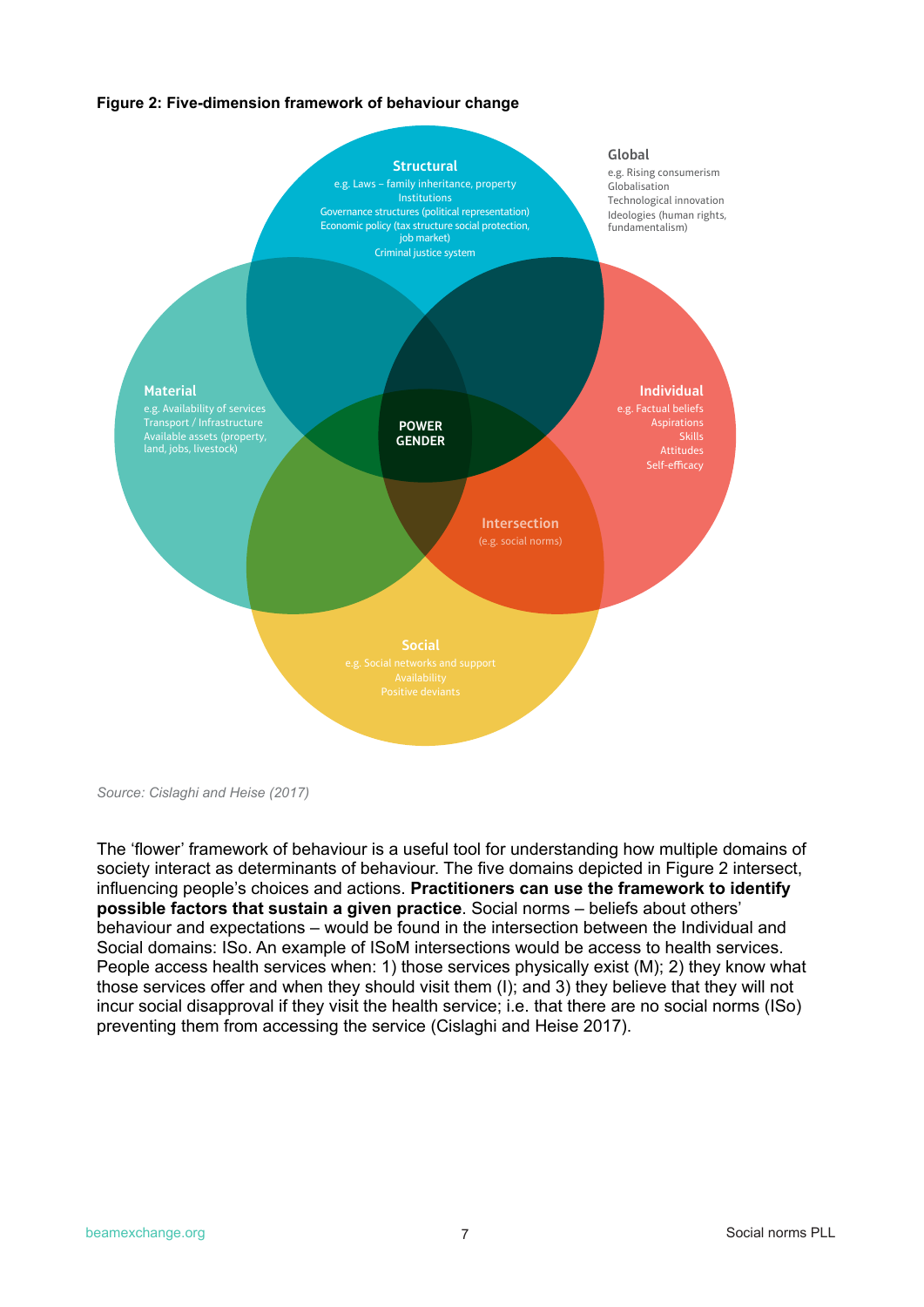### **3. Implications and recommendations for practice**

One of the overarching implications for practice is that **MSD programmes need to first take stock of how much they know about social norms in their context**, because the choice of measurement tool depends on the state of existing knowledge (Cislaghi and Heise 2017).

It can be useful to think about four different levels of understanding regarding social norms in a specific context and a framework for exploration dependent on that level. However, engagement with this process is contingent on first identifying the behaviour of interest, which, depending on the context, and the complexity of the programme, may or may not be obvious. The four stages overleaf are taken directly from Cislaghi and Heise (2017):

#### (1) **Explore the potential influences of social norms**

Practitioners should discover the degree to which a social norm is a salient influence on the behaviour in question. This step involves collecting evidence regarding the existence of social norms in support of that particular behaviour. A practical suggestion includes:

**● Practical Tip:** Data collection at this stage is preferably qualitative and can include the use of ethnography, open ended individual interviews, focus group discussions, and interactions with local experts. A useful strategy for these interviews is the use of exploratory vignettes, in which the interviewer uses a narrative example of a situation specific to the behaviour in question, and elicits from the respondent their predictions regarding how people would react to different decisions made by the fictional characters depicted in the vignette. Throughout this process, practitioners would also attempt to identify the reference group.

#### **Example 2: Exploratory vignettes to elucidate social norms**

In the case of the women selling her groundnuts, this phase would involve interviews with a number of different women and other community members, as well as observation of who is selling what to whom at local village markets. An example of an exploratory vignette would be a hypothetical situation of a married woman who has groundnuts she wants to sell. Then the interviewer would ask 'What would she do?' and follow with 'What would her husband expect her to do? Her mother-inlaw?' They could explore contingencies such as 'What would the woman do if her husband were away for a week?' In this way, it is possible to probe the expectations of different parties that would be affecting the decisions the individual made, learning about the influence of different reference groups in the process.

#### (2) **Investigate** dynamics of influence of social norms

In cases where there is evidence of influence from social norms regarding a behaviour from previous evaluation or research, this level of exploration involves the use of qualitative research to confirm or refute the hypotheses raised by these initial findings.

For instance, there may be existing data, such as demographic and household surveys, on differences between attitudes and behaviours, which suggest that a social norm is overriding individual attitudes/preferences and causing people to adopt behaviours that run counter to their own preferences. Or there may be strong patterns of behavioural differences by ethnic group or geographic cluster, a clue that the specific cluster of socially connected individuals is reinforcing that behaviour. To further explore a programme team's hypotheses generated by this sort of data, direct qualitative questions through interviews and focus groups are recommended.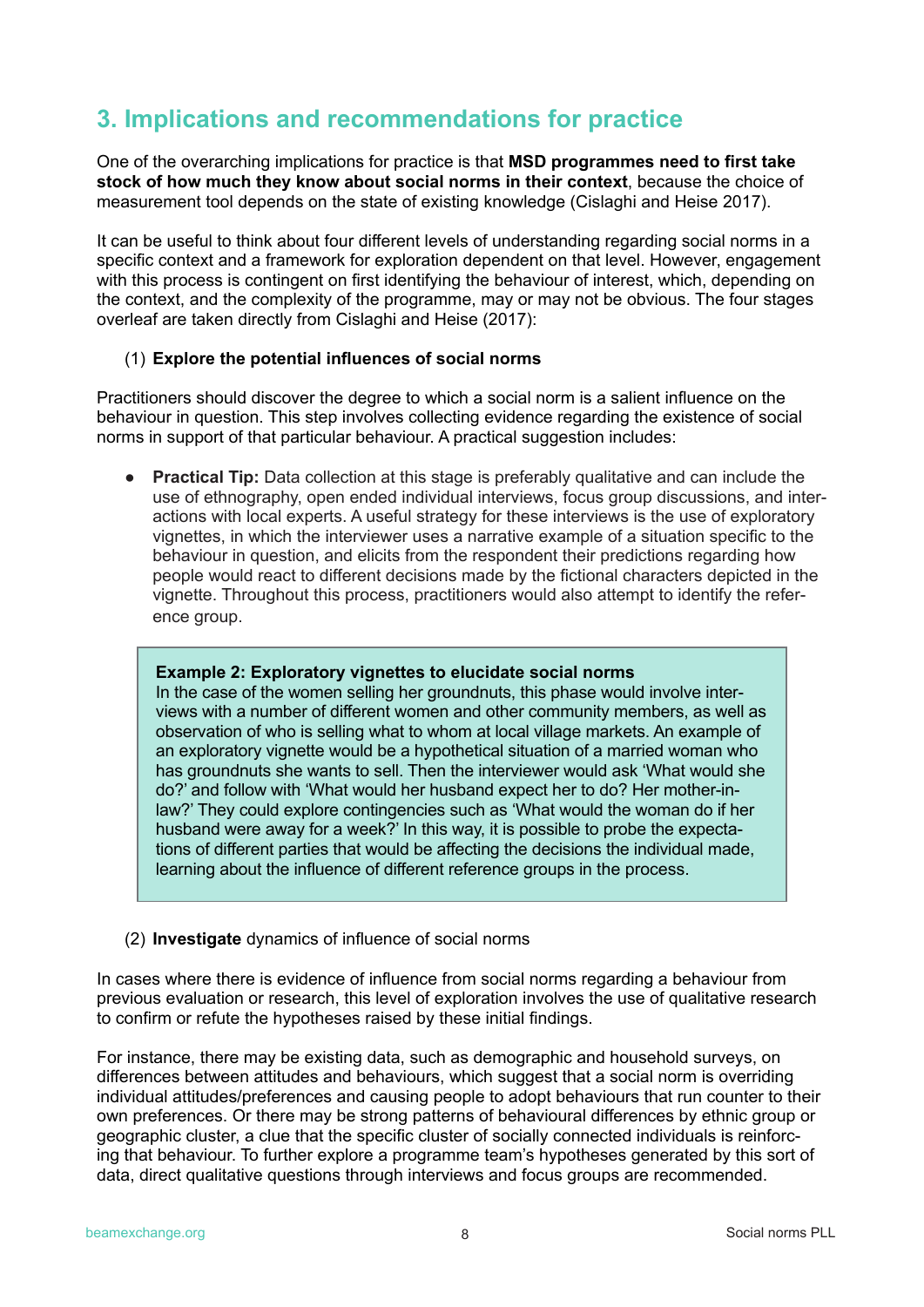- **Practical Tip:** More specific vignettes particularly where there the main character violates or goes against the prevailing norm (called non-compliance) - can be useful here. Consider a programme that has undertaken several interviews of the agricultural inputs retailers in a city, and developed a preliminary hypothesis that the retailers of a certain ethnicity adhere to the social norm of accepting the lowest-cost bulk inputs from their wholesaler (who is of the same ethnicity) without questioning the quality or efficacy of those inputs because it would be inappropriate to question someone of a higher status. Given that the prevalence of fake agricultural inputs is a major constraint to improving the market system, a more involved vignette could pose questions to members of this group that start out similar to the 'Explore' questions, but then branch into asking about how peers, or wholesalers themselves, would react if a retailer of that ethnic group were to challenge their wholesaler and ask for a test of quality before agreeing to purchase their next order of agro-chemicals.
- (3) **Measure** changes to social norms as part of systems change measurements

Where there is good evidence of a link between social norms and specific practices or behaviours, it is appropriate to use surveys to quantify and statistically confirm the relationship in question. Building on a deeper qualitative understanding of social norms, measurement usually involves quantitative instruments (surveys) to measure prevalence of beliefs, both about what others do and about what others expect. Again, vignettes can be used, but in this case individuals would be asked to rate how they think others would judge certain behaviours (conforming or not conforming to social norms).

An example of a quantitative survey that could be used for this purpose is CARE's Social Norms Analysis Plot (SNAP) tool. When investigating social norms related to child marriage, CARE used the following quantitative survey questions (Stefanik 2016):

"*Now, I would like to ask you what you think others do in regards to adolescent girls' marriage. Please answer the following questions as it relates to your community context. (Questions are a 4-point scale from 'Agree a lot' to 'Disagree a lot' including 2 other options: 'Don't know' and 'Refuse to answer')*

- 1. *Most adolescent girls marry before the age of 17.*
- 2. *Most people in the community expect adolescent girls to get married before the age of 17 years.*
- 3. *Marrying early avoids social stigma.*

#### (4) Considerations **for analysing social norms data**

Assuming you followed step 3 and measured social norms using quantitative surveys, you are now faced with challenge of analysing and interpreting social norms data. There are two main considerations that need to be factored into this process, which can be easily left out:

Analysis should include both individual attitudes and perceptions of the behaviours and behavioural expectations of the reference group. It is crucial to spend time figuring out the most appropriate level of analysis: national, regional, village or group. It may be that across a national market system only 20% of market actors believe that they are being cheated, while 80% believe they are not. However, it may be that when we disaggregate at the level of a specific market actor type (e.g. traders) or within a specific region, the numbers are completely different. This localized specificity is important for analysis, and can be further illuminated using social network analysis to look at the specific relationships that hold together a reference group.

Another caveat or caution when interpreting and analysing data on social norms is that the presence of a norm does not necessarily indicate that it is a powerful norm that will influence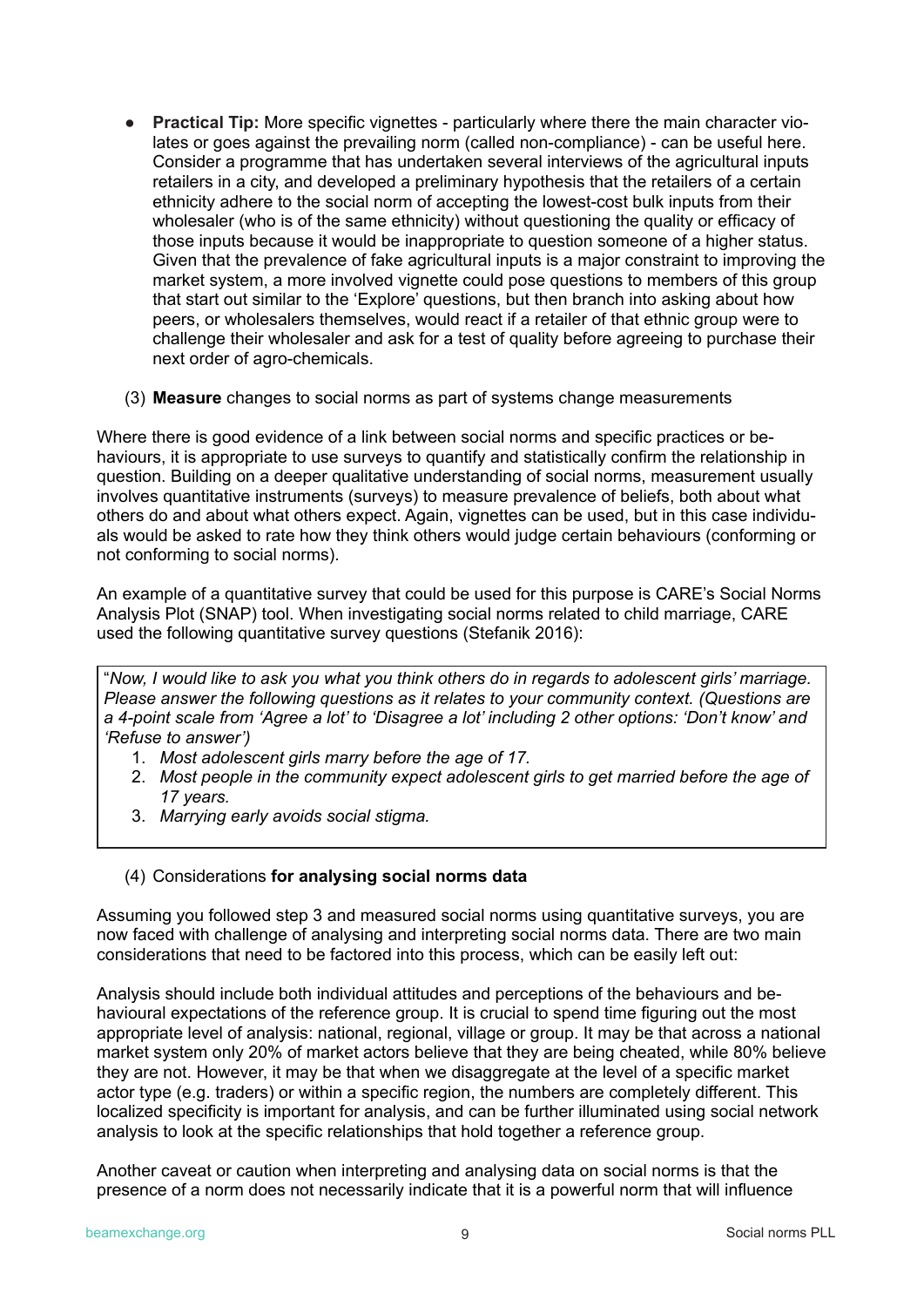someone's behaviour. Researchers in the field of social norms are still themselves searching for methods to evaluate the strength of normative beliefs over people's behaviour. This is partly caused by the range of other factors influencing behaviour (material, structural, individual) other than social norms, as illustrated in the "flower framework" (Cislaghi and Heise, 2017).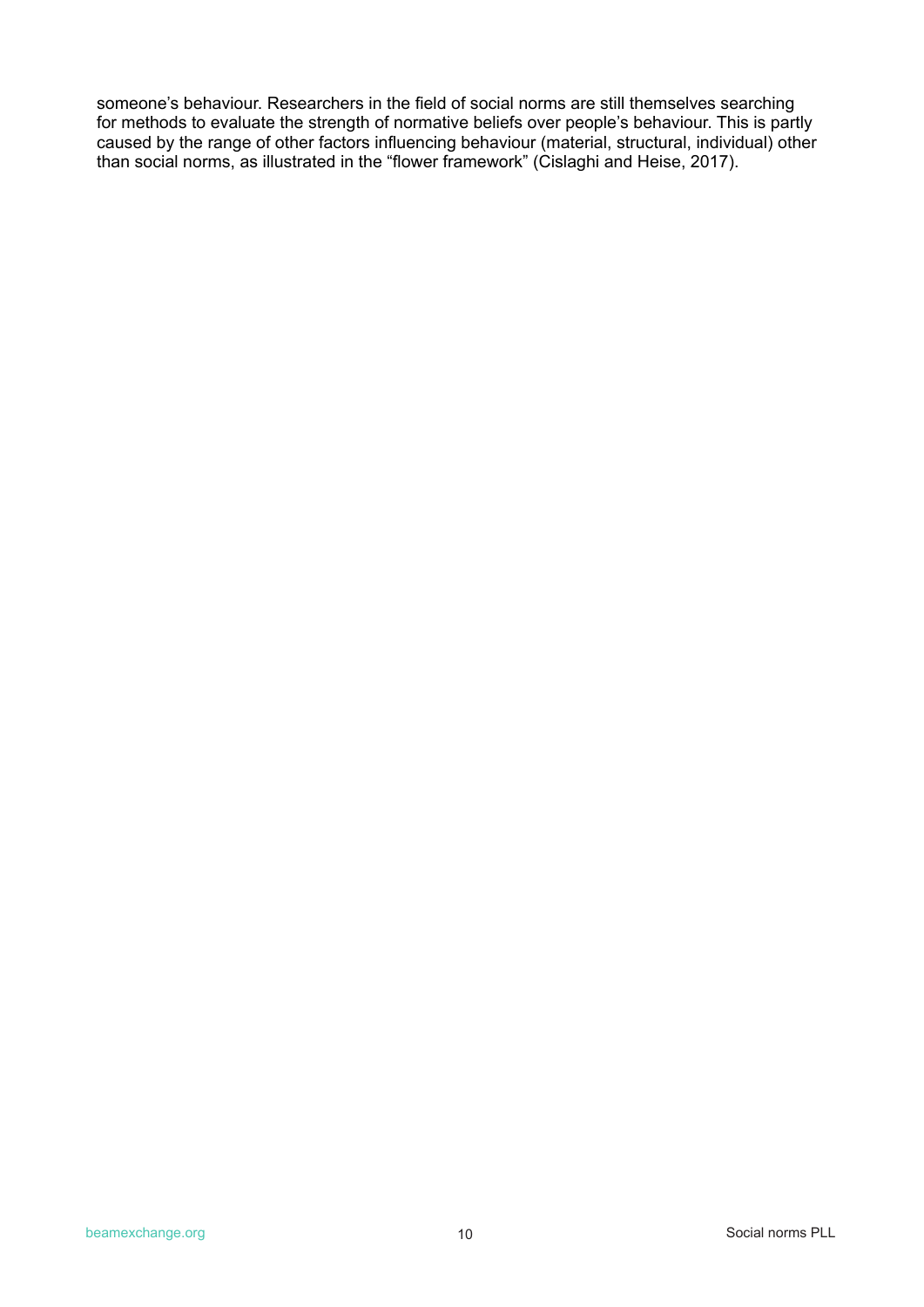## **4. Conclusion**

This brief summarises the work to date by a committed group of practitioners and academics seeking to bridge the research on social norms with the realities of implementing market systems development. Its main contribution is a synthesis of major theoretical concepts on social norms, and the preliminary application of these concepts to hypothetical examples in an MSD context.

MSD practitioners are constantly seeking to change behaviour in their work, from customer purchasing behaviours, to farmers decisions about adopting technologies or agricultural practices, to women's access to resources and agency to make economic decisions. Each of these individual behaviours can be analysed using the concepts in this brief. The analytical challenge for researchers is to adapt their conceptual frameworks to illuminate what happens when individuals are embedded in organisations (businesses, government agencies, NGOs) that are themselves interacting in a larger network. Current research is very individual/agent-centric and for this field to be of greater value to market systems practitioners, it needs to be broadened to look at the interplay between individual and organisational or collective behaviours and how they are influenced by social norms.

For practitioners, the key is to find the patience, discipline and rigour to apply these concepts to field-level programming. Given the pressures of deadlines, reporting and accountability, the share of mind required to think through social norms may be one of the major barriers to widespread uptake. However, the link between systems change and social norms brings light to the importance of identifying and measuring social norms for market systems practitioners. Understanding social norms can help us better understand systems, and how we as practitioners can contribute - in an inclusive way - to a systems evolution and how it affects the actors within it.

Many of the recommendations presented in terms of exploring, investigating, measuring and analysing social norms are likely to fall into the domain of monitoring and results measurement (MRM) teams, as well as into upfront and applied market research. A practical recommendation for moving forward would be to present some of the findings and concepts from this paper to gatherings of leading MRM practitioners and consultants (for example, at the DCED Global Seminar on Results Measurement), as well as to an expert group working on conducting market analyses, upfront and applied.